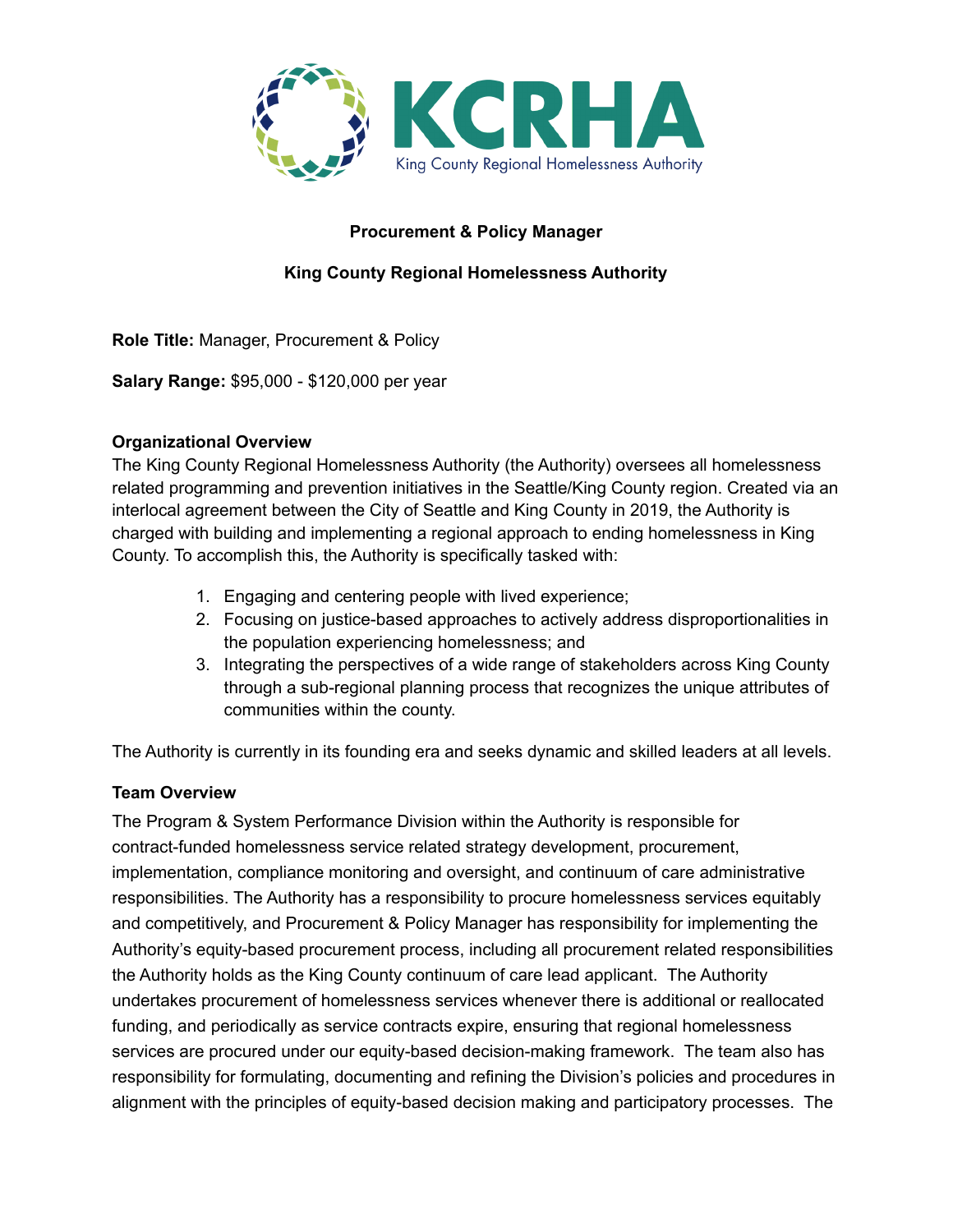

team has direct lines of interaction with all offices across the agency, working closely with the Program & System Performance Division and the Executive Office to ensure direct alignment with the big-picture strategy and goals of the Regional Authority. The team has approximately three (3) team members working directly in related roles.

### **Role Description**

The Procurement & Policy Manager works closely with the Deputy Chief Program Officer to lead the services procurement and policy responsibilities within the Program & System Performance Division at the Regional Authority. The Procurement and Policy Manager has responsibility for effective, engaged and equity-based procurement responsibilities of the Authority as lead entity and collaborative applicant for the King County continuum of care for HUD grants. In close collaboration with the other programs teams, the Manager works in support of the agency's mission to provide high-quality, customer-centered services to Seattle/King County community members through a series of initiatives and programs that support effective, well-functioning grants management for homelessness related programming administered by the RHA. The Procurement & Policy Manager will partner closely with System Performance team staff members at all levels, the Chief and Deputy Chief of Programs, and the Finance Director. This role primarily leads and oversees projects related to management of the Regional Authority's homelessness services procurement process, managing the Authority's public competitive grant-funding through an explicitly equity-based procurement processes, ensuring that Program Division staff are supported in effectively collaborating with Finance Department staff to meet timely and equitable procurement goal, to ensure effective, efficient, and equity-focused policy establishment responsibilities, and to support the RHA's continuum of care administration and annual Notice of Funding Opportunity (NOFO). Reporting directly to the Deputy CPO, the Procurement & Policy Manager has approximately two (2) direct reports.

The Procurement & Policy Manager will be ultimately accountable to the Chief Executive Officer and people experiencing homelessness and will be held to the processes that customers of the Regional Authority's services, community groups, and frontline staff establish to ensure that accountability.

### *Accountabilities*

### **Project Management and Continuous Improvement (50%)**

Support the Deputy Chief Program Officer in the development and design of strategy for and implementation of equity-based program procurement, and efficient, effective management of contract life-cycle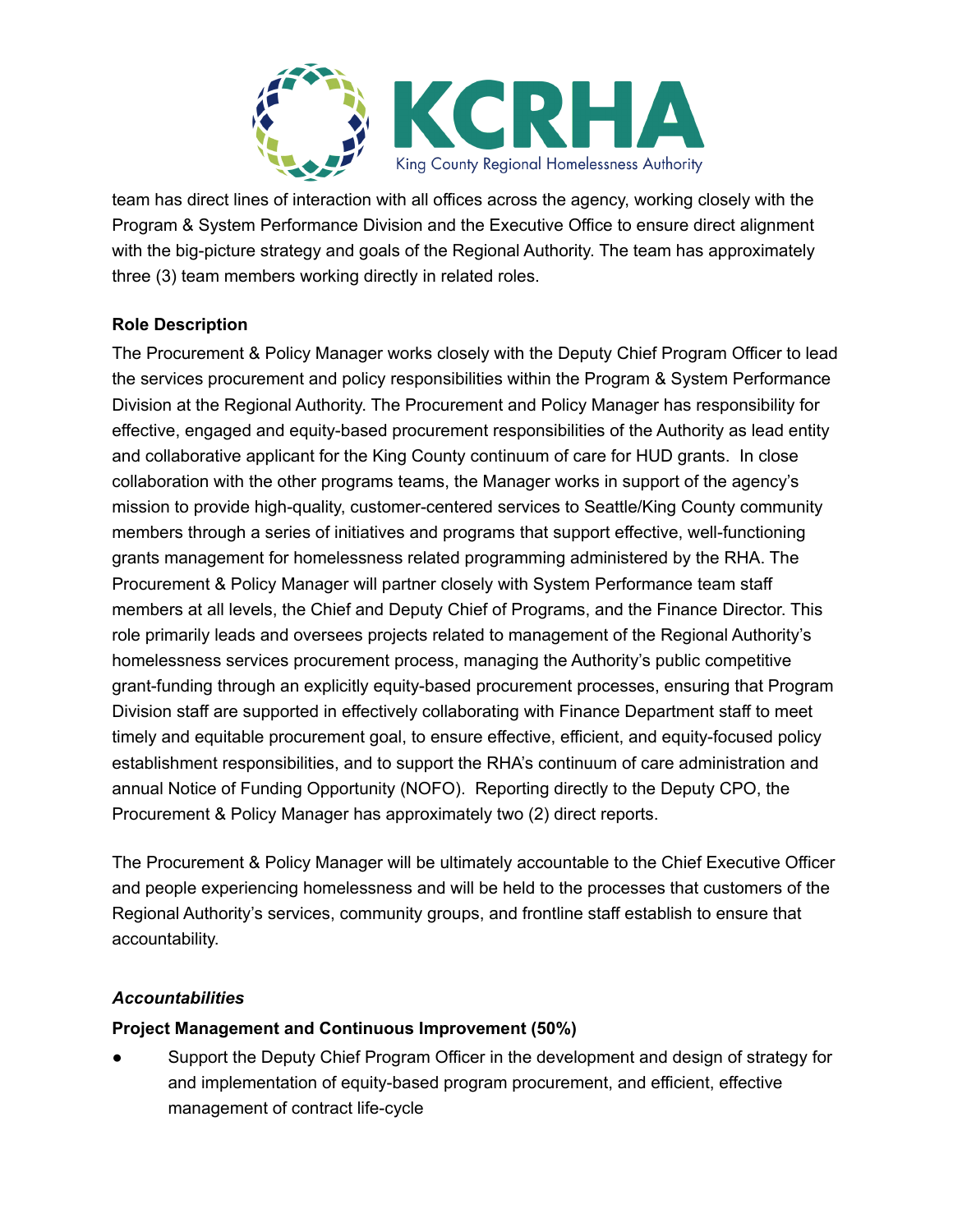

- Develop a work plan to ensure clear and timely identification of objectives and fiscal resources needed
- Support the Deputy in ensuring that team capacity is aligned to project needs in order to promote the execution of short term and long-term goals
- Oversee the day-to-day operations of all grants-funded procurement projects
- Support the Deputy and division team members to ensure that the RHA's Continuum of Care procurement, policy and administrative responsibilities are met timely
- Monitor and track goals and progress for projects related to procurement
- Collaborate with the Deputy to create continuous feedback loops with stakeholder groups to inform vertical resourcing leveraging a data-driven approach on projects of oversight
- Manage implementation of project-related adjustments as a part of continuous improvement efforts

# **Policy Development (20%)**

- In collaboration with division and agency colleagues, organize and manage the ongoing development and implementation of the policy framework for the Authority's public procurement, contracting and maintenance of the core contracted body of work
- Monitor and track goals and progress for projects related to policy formulation

# **Staff Supervision (10%)**

- Manage approximately two staff and work collaboratively across the regional authority to support related project planning, progress tracking and plan implementation
- Ensure professional growth and related supports for direct reports
- Support the Deputy Chief and Chief Program Officer in planning and leading team retreats or other professional development activities as a supervisor for team members
- Model a customer-centric work-style through leadership and personal accountability towards inclusive practices

# **Stakeholder Engagement (20%)**

- Engage relevant stakeholder groups in an ongoing way to drive continuous improvement and design efforts for projects of oversight
- Attend relevant meetings with contractor and prospective contractor community-based organizations, other government agencies and partners, broadly to support informed design, resource building and resource sharing
- Actively build relationships with innovators across sectors to support driving creative innovation and change within workstreams of oversight